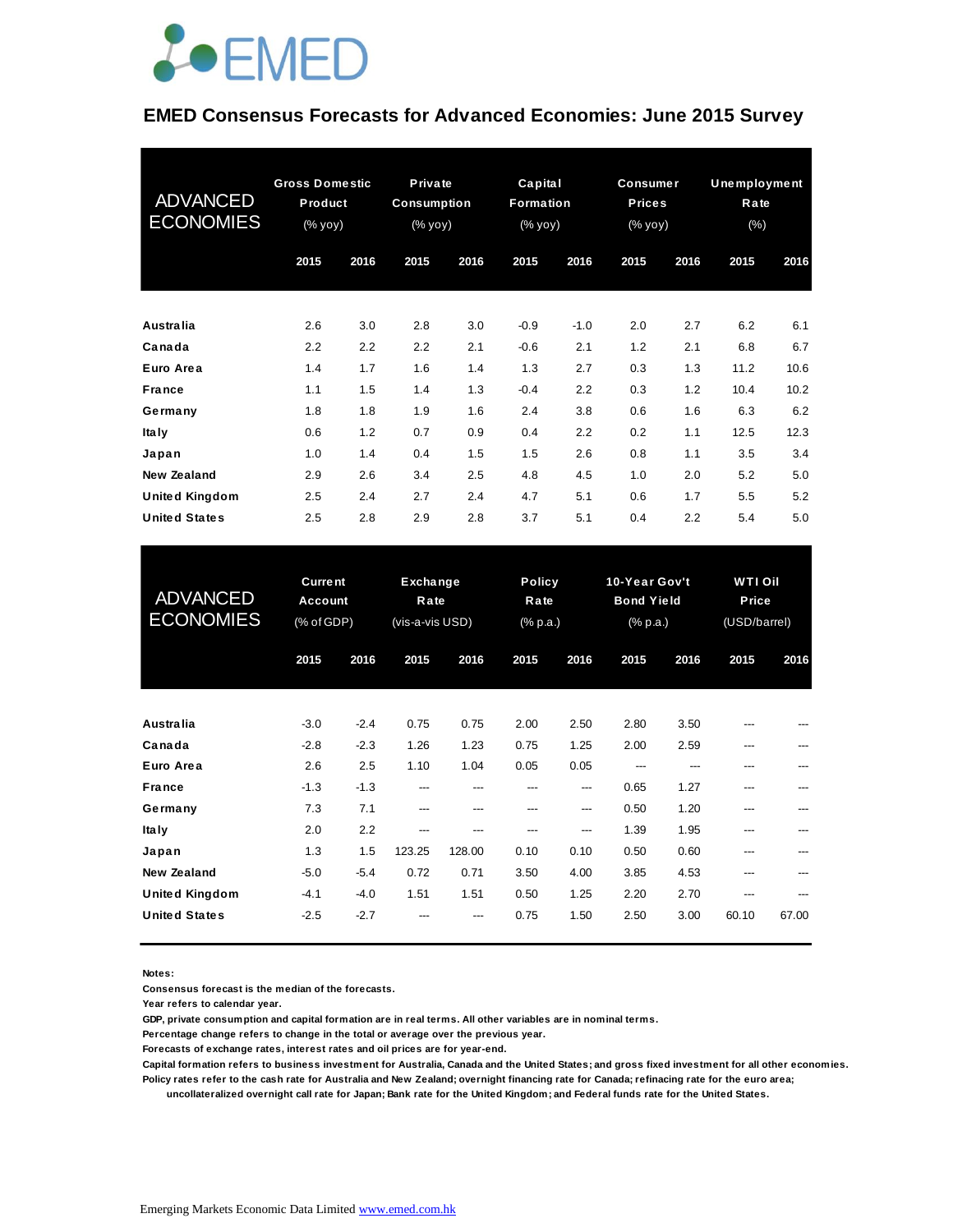

#### **EMED Consensus Forecasts for Emerging Markets: June 2015 Survey**

|                       | <b>Gross Domestic</b> |      | <b>Private</b> |      | <b>Fixed</b> |      | Consumer      |      | <b>Unemployment</b> |                          |
|-----------------------|-----------------------|------|----------------|------|--------------|------|---------------|------|---------------------|--------------------------|
| <b>EMERGING</b>       | Product               |      | Consumption    |      | Investment   |      | <b>Prices</b> |      | Rate                |                          |
| <b>MARKETS</b>        | (% yoy)               |      | $(%$ (% yoy)   |      | (% yoy)      |      | $(\%$ yoy)    |      | (% )                |                          |
|                       | 2015                  | 2016 | 2015           | 2016 | 2015         | 2016 | 2015          | 2016 | 2015                | 2016                     |
|                       |                       |      |                |      |              |      |               |      |                     |                          |
|                       |                       |      |                |      |              |      |               |      |                     |                          |
| Argentina             | 0.5                   | 1.7  | 0.6            | 1.6  | 0.0          | 1.2  | 27.0          | 28.7 | 7.7                 | 8.1                      |
| <b>Brazil</b>         | $-0.5$                | 1.2  | 0.3            | 1.2  | $-4.4$       | 1.1  | 7.2           | 5.8  | 5.9                 | 6.7                      |
| Chile                 | 2.9                   | 3.6  | 2.8            | 3.4  | 0.5          | 3.5  | 3.6           | 3.2  | 6.5                 | 6.7                      |
| China                 | 7.0                   | 6.7  | 7.7            | 7.5  | 6.4          | 6.0  | 1.6           | 2.1  | 4.1                 | 4.2                      |
| Colombia              | 3.5                   | 3.6  | 3.6            | 4.0  | 3.1          | 4.3  | 3.7           | 3.4  | 9.1                 | 9.0                      |
| <b>Czech Republic</b> | 2.5                   | 2.7  | 2.8            | 1.7  | 3.9          | 4.1  | 1.0           | 1.7  | 6.1                 | 5.4                      |
| <b>Hong Kong</b>      | 2.6                   | 3.0  | 2.9            | 2.8  | 4.0          | 4.0  | 3.5           | 3.2  | 3.3                 | 3.3                      |
| Hungary               | 2.5                   | 2.5  | 2.4            | 2.3  | 3.8          | 1.5  | 0.5           | 2.5  | 7.3                 | 6.7                      |
| India                 | 7.3                   | 7.7  | 5.8            | 7.3  | 5.6          | 7.6  | 5.7           | 5.6  | $\cdots$            | $\hspace{0.05cm} \ldots$ |
| Indonesia             | 5.3                   | 5.5  | 5.2            | 5.2  | 5.8          | 7.0  | 6.2           | 5.2  | 5.9                 | 5.7                      |
| Malaysia              | 5.0                   | 5.2  | 5.5            | 4.4  | 5.5          | 5.0  | 2.4           | 3.1  | 3.0                 | 3.0                      |
| <b>Mexico</b>         | 2.9                   | 3.4  | 2.9            | 3.6  | 4.9          | 4.6  | 3.3           | 3.5  | 4.4                 | 4.4                      |
| <b>Philippines</b>    | 6.2                   | 6.0  | 5.8            | 5.5  | 8.0          | 7.0  | 2.5           | 3.4  | 7.0                 | 6.7                      |
| Poland                | 3.4                   | 3.6  | 3.4            | 3.2  | 7.3          | 6.8  | $-0.3$        | 1.6  | 9.4                 | 9.1                      |
| Russia                | $-3.4$                | 0.4  | $-4.9$         | 0.7  | $-6.3$       | 0.5  | 13.7          | 7.0  | 6.2                 | 6.5                      |
| Singapore             | 3.0                   | 3.2  | 2.5            | 2.0  | 4.5          | 2.1  | 0.3           | 1.5  | 2.0                 | 2.1                      |
| South Korea           | 3.5                   | 3.5  | 2.6            | 2.8  | 3.7          | 3.7  | 1.2           | 2.1  | 3.4                 | 3.4                      |
| <b>Taiwan</b>         | 3.5                   | 3.6  | 2.5            | 2.8  | 3.5          | 3.6  | 0.4           | 1.5  | 3.8                 | 3.8                      |
| <b>Thailand</b>       | 3.7                   | 4.0  | 2.7            | 3.2  | 4.7          | 6.1  | 0.3           | 2.5  | 0.9                 | 0.9                      |
| Turkey                | 3.4                   | 3.8  | 2.5            | 3.5  | 2.5          | 4.2  | 7.0           | 6.6  | 10.0                | 10.3                     |

| <b>EMERGING</b><br><b>MARKETS</b> |      | Money<br>Supply M2<br>$(%$ (% yoy) |        | <b>Merchandise</b><br><b>Exports</b><br>$(%$ (% yoy) | <b>Merchandise</b><br><b>Imports</b><br>$(%$ $\mathsf{yoy})$ |      |        | Current<br><b>Account</b><br>(% of GDP) |       | Exchange<br>Rate<br>(vis-a-vis USD) |  |
|-----------------------------------|------|------------------------------------|--------|------------------------------------------------------|--------------------------------------------------------------|------|--------|-----------------------------------------|-------|-------------------------------------|--|
|                                   | 2015 | 2016                               | 2015   | 2016                                                 | 2015                                                         | 2016 | 2015   | 2016                                    | 2015  | 2016                                |  |
|                                   |      |                                    |        |                                                      |                                                              |      |        |                                         |       |                                     |  |
| Argentina                         | 24.5 | 23.4                               | $-7.6$ | 1.0                                                  | $-0.9$                                                       | 2.1  | $-1.3$ | $-1.3$                                  | 10.64 | 13.84                               |  |
| <b>Brazil</b>                     | 8.9  | 9.3                                | 2.7    | 3.3                                                  | 0.7                                                          | 1.5  | $-3.9$ | $-3.8$                                  | 3.20  | 3.21                                |  |
| Chile                             | 14.0 | 13.5                               | 2.3    | 4.2                                                  | 0.9                                                          | 4.0  | $-1.5$ | $-1.5$                                  | 620   | 600                                 |  |
| China                             | 11.4 | 10.8                               | 6.7    | 6.3                                                  | 3.3                                                          | 5.0  | 2.5    | 2.4                                     | 6.22  | 6.16                                |  |
| Colombia                          | 13.4 | 13.8                               | $-7.6$ | 2.5                                                  | $-4.7$                                                       | 5.4  | $-5.6$ | $-5.1$                                  | 2575  | 2600                                |  |
| <b>Czech Republic</b>             | ---  | ---                                | 8.4    | 9.4                                                  | 9.4                                                          | 9.3  | $-0.1$ | $-0.2$                                  | 26.6  | 26.5                                |  |
| <b>Hong Kong</b>                  | 7.5  | 7.0                                | 4.2    | 5.0                                                  | 4.1                                                          | 4.5  | 2.3    | 1.6                                     | 7.77  | 7.79                                |  |
| Hungary                           | 5.8  | 6.0                                | 6.4    | 7.1                                                  | 6.4                                                          | 6.4  | 4.2    | 4.1                                     | 300   | 293                                 |  |
| India                             | 13.3 | 13.4                               | 5.9    | 6.3                                                  | 4.4                                                          | 7.2  | $-1.5$ | $-1.6$                                  | 63.0  | 63.6                                |  |
| Indonesia                         | 11.6 | 11.6                               | 2.0    | 3.4                                                  | 1.4                                                          | 4.1  | $-2.7$ | $-2.5$                                  | 13350 | 13370                               |  |
| Malaysia                          | 8.3  | 7.6                                | 3.5    | 5.4                                                  | 3.6                                                          | 5.5  | 3.1    | 3.5                                     | 3.64  | 3.58                                |  |
| <b>Mexico</b>                     | 10.1 | 11.4                               | 6.5    | 6.7                                                  | 6.8                                                          | 7.0  | $-2.1$ | $-2.3$                                  | 15.1  | 14.9                                |  |
| <b>Philippines</b>                | 10.5 | 10.7                               | 5.7    | 7.7                                                  | 6.1                                                          | 8.3  | 4.3    | 3.6                                     | 45.0  | 44.9                                |  |
| Poland                            | 7.7  | 7.7                                | 6.1    | 4.9                                                  | 7.0                                                          | 6.6  | $-1.1$ | $-1.9$                                  | 3.90  | 3.74                                |  |
| Russia                            | 7.3  | 7.0                                | $-2.0$ | 2.2                                                  | $-14.3$                                                      | 6.0  | 3.1    | 3.4                                     | 56.2  | 55.5                                |  |
| Singapore                         | 5.9  | 3.8                                | 3.9    | 2.9                                                  | 3.0                                                          | 3.1  | 19.0   | 18.7                                    | 1.37  | 1.37                                |  |
| South Korea                       | 8.0  | 7.7                                | 2.7    | 4.7                                                  | 1.9                                                          | 4.0  | 6.9    | 6.0                                     | 1112  | 1116                                |  |
| <b>Taiwan</b>                     | 5.7  | 5.3                                | 5.4    | 5.2                                                  | 4.6                                                          | 5.0  | 13.5   | 12.5                                    | 31.5  | 31.8                                |  |
| <b>Thailand</b>                   | 6.3  | 7.2                                | 3.5    | 3.8                                                  | 4.1                                                          | 6.2  | 3.7    | 2.3                                     | 33.5  | 34.0                                |  |
| Turkey                            | 12.0 | 10.1                               | 4.3    | 5.0                                                  | 2.0                                                          | 5.2  | $-4.6$ | $-5.1$                                  | 2.65  | 2.73                                |  |

**Notes:** 

**Consensus forecast is the median of the forecasts.**

**Year refers to calendar year except for India for which fiscal year (April to March) is used.**

**GDP, private consumption and fixed investment are in real terms. All other variables are in nominal terms.**

**Percentage change refers to change in the total or average over the previous year, except for money supply growth which is based on year-end figures.**

**Forecasts of exchange rates and interest rates are for year-end.**

Emerging Markets Economic Data Limited www.emed.com.hk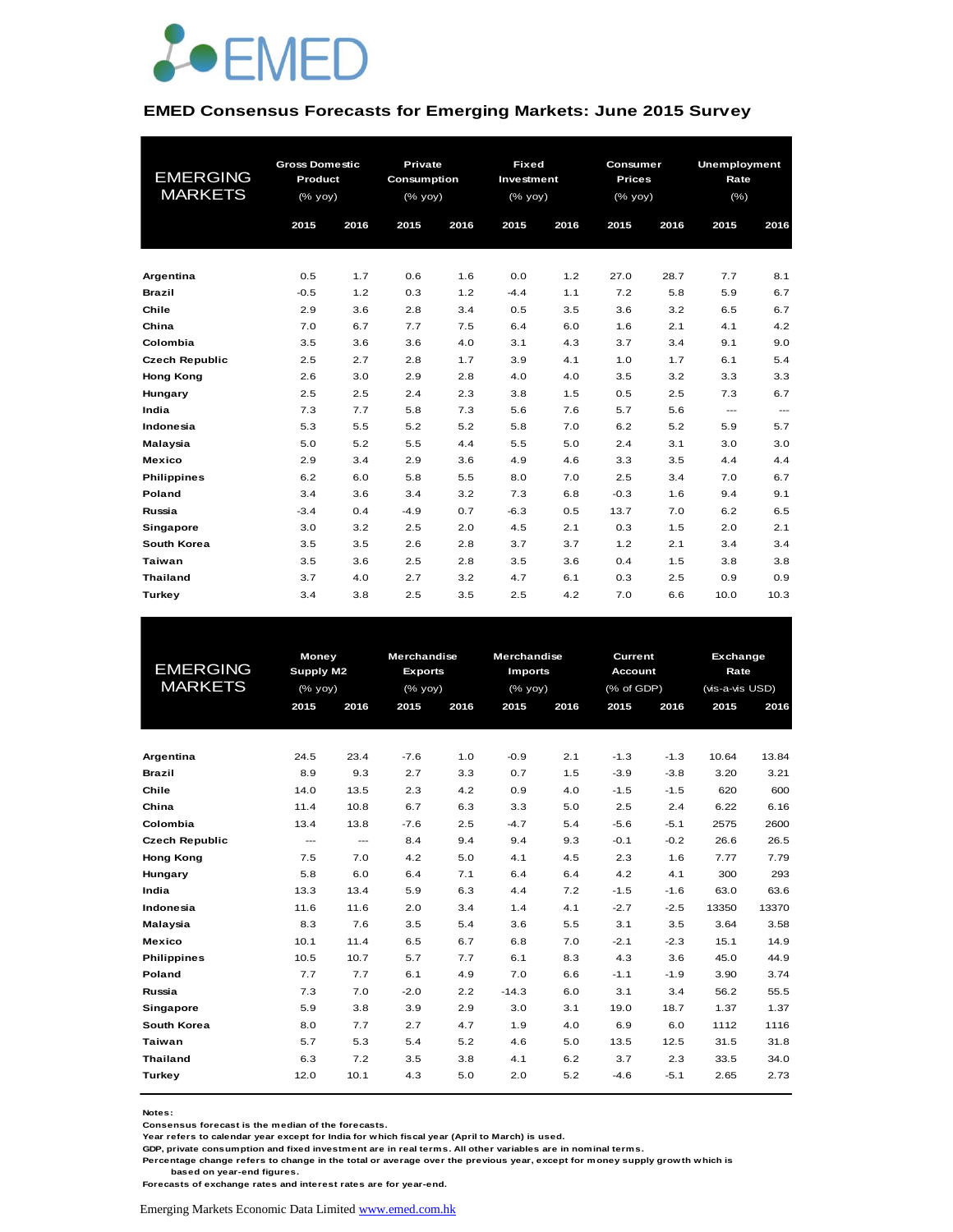# **JOEMED**

## **EMED Consensus Forecasts for the United States: June 2015 Survey**

| <b>UNITED STATES</b>             | <b>Gross Domestic</b><br><b>Product</b><br>$(% \mathsf{Y}^{\prime }\mathsf{Y}^{\prime })$ (% $\mathsf{Y}^{\prime }\mathsf{Y}^{\prime }\mathsf{Y}^{\prime })$ |      | <b>Consumer</b><br><b>Prices</b><br>(% yoy) |                          | <b>UNITED STATES</b>                | <b>Gross Domestic</b><br>Product<br>(% yoy) |      | Consumer<br><b>Prices</b><br>(% yoy) |         |
|----------------------------------|--------------------------------------------------------------------------------------------------------------------------------------------------------------|------|---------------------------------------------|--------------------------|-------------------------------------|---------------------------------------------|------|--------------------------------------|---------|
|                                  | 2015                                                                                                                                                         | 2016 | 2015                                        | 2016                     |                                     | 2015                                        | 2016 | 2015                                 | 2016    |
|                                  |                                                                                                                                                              |      |                                             |                          |                                     |                                             |      |                                      |         |
| <b>ABN AMRO</b>                  | 2.7                                                                                                                                                          | 3.1  | 0.1                                         | 2.5                      | <b>ITOCHU Institute</b>             | 2.6                                         | ---  | 1.8                                  |         |
| <b>Action Economics</b>          | 2.3                                                                                                                                                          | 2.9  | 0.4                                         | 2.3                      | <b>KBC</b>                          | 3.1                                         | ---  | 2.0                                  |         |
| <b>AIB Global Treasury</b>       | 3.0                                                                                                                                                          | ---  | 2.0                                         | $\overline{a}$           | <b>Kiel Economics</b>               | 3.2                                         | 3.0  | 2.5                                  | ---     |
| <b>Allianz</b>                   | 2.4                                                                                                                                                          | 2.6  | 0.3                                         | 2.2                      | Korea Investment & Securities       | 3.1                                         | ---  | 2.1                                  | ---     |
| Asiya Investments                | 2.7                                                                                                                                                          | 2.9  | 0.2                                         | 1.9                      | <b>Mesirow Financial</b>            | 2.1                                         | 2.9  | 0.1                                  | 1.9     |
| <b>Bank Julius Baer</b>          | 2.6                                                                                                                                                          | 3.0  | 0.0                                         | 1.8                      | <b>Moody's Analytics</b>            | 2.2                                         | 3.2  | 0.4                                  | 2.6     |
| <b>Bank of Ireland</b>           | 3.2                                                                                                                                                          | ---  | 0.7                                         | ---                      | <b>Mortgage Bankers Association</b> | 2.1                                         | 2.5  | 0.7                                  | 2.4     |
| <b>Barclays Capital</b>          | 2.1                                                                                                                                                          | 2.5  | 0.3                                         | 2.0                      | <b>NAR</b>                          | 2.3                                         | 3.0  | 0.3                                  | 3.2     |
| <b>BayernLB</b>                  | 2.3                                                                                                                                                          | 2.7  | 0.4                                         | 2.1                      | National Bank of Canada             | 2.6                                         | 2.7  | 0.4                                  | 2.3     |
| <b>BBVA</b>                      | 2.5                                                                                                                                                          | ---  | 2.2                                         | $\hspace{0.05cm} \ldots$ | <b>Natixis</b>                      | 3.0                                         | 2.5  | 0.7                                  | 2.4     |
| <b>Berenberg Capital Markets</b> | 2.2                                                                                                                                                          | 2.6  | 0.4                                         | 1.9                      | <b>NIESR</b>                        | 2.8                                         | 2.9  | $-0.3$                               | 1.9     |
| <b>BMO Capital Markets</b>       | 2.2                                                                                                                                                          | 2.6  | 0.2                                         | 2.2                      | <b>NLI Research Institute</b>       | 3.1                                         | ---  | 1.9                                  | ---     |
| <b>BNP Paribas</b>               | 2.5                                                                                                                                                          | 2.8  | 0.4                                         | 2.5                      | <b>Northern Trust</b>               | 2.3                                         | ---  | 0.1                                  | ---     |
| <b>Capital Economics</b>         | 2.3                                                                                                                                                          | 2.8  | 0.0                                         | 2.0                      | <b>OCBC Bank</b>                    | 2.5                                         | 2.8  | 0.2                                  | $2.2\,$ |
| <b>CIBC World Markets</b>        | 2.4                                                                                                                                                          | 2.5  | 0.5                                         | 2.6                      | <b>PNC</b>                          | 2.8                                         | 2.9  | 0.4                                  | 2.4     |
| Citigroup                        | 2.5                                                                                                                                                          | 2.9  | 1.4                                         | 1.8                      | Prometeia                           | 2.0                                         | 2.4  | 0.9                                  | 1.8     |
| <b>Comerica Bank</b>             | 2.1                                                                                                                                                          | 2.7  | 0.2                                         | 2.2                      | <b>Rabobank</b>                     | 2.5                                         | ---  | 1.3                                  | ---     |
| Commerzbank                      | 2.3                                                                                                                                                          | 2.8  | 0.2                                         | 2.0                      | <b>Raymond James</b>                | 2.1                                         | 2.5  | 0.1                                  | 1.9     |
| <b>Credit Agricole</b>           | 2.9                                                                                                                                                          | 2.8  | 0.1                                         | 2.1                      | <b>ROBECO</b>                       | 3.0                                         | ---  | 2.1                                  | ---     |
| <b>Credit Suisse</b>             | 2.2                                                                                                                                                          | 2.9  | 0.2                                         | 1.9                      | <b>Royal Bank of Canada</b>         | 2.3                                         | 3.0  | 0.3                                  | 2.6     |
| Danske Bank                      | 2.0                                                                                                                                                          | 2.5  | 0.8                                         | 2.4                      | <b>Schroders</b>                    | 2.4                                         | 2.5  | 0.9                                  | 2.3     |
| <b>DBS Bank</b>                  | 2.2                                                                                                                                                          | 2.5  | 0.9                                         | 1.7                      | Scotia Capital                      | 2.2                                         | 2.8  | 1.0                                  | 2.2     |
| Deka Bank                        | 2.5                                                                                                                                                          | 2.9  | 0.6                                         | 2.8                      | <b>Societe Generale</b>             | 2.4                                         | 3.0  | 0.2                                  | 2.2     |
| Desjardins                       | 2.4                                                                                                                                                          | 3.0  | 0.4                                         | 2.4                      | <b>Standard &amp; Poor's</b>        | 2.4                                         | 2.8  | 1.9                                  | 1.9     |
| <b>DIW</b>                       | 3.1                                                                                                                                                          | 3.0  | 2.0                                         | 2.2                      | <b>Standard Chartered</b>           | 2.3                                         | 2.3  | 1.4                                  | 1.7     |
| DnB NOR                          | 2.7                                                                                                                                                          | 2.7  | 0.4                                         | 1.9                      | <b>TD Economics</b>                 | 3.0                                         | 2.8  | 0.3                                  | 2.6     |
| <b>DZ Bank</b>                   | 2.0                                                                                                                                                          | 2.3  | 0.4                                         | 2.4                      | <b>UOB</b>                          | 2.9                                         | 2.5  | 0.5                                  | 2.5     |
| <b>Erste Group Bank AG</b>       | 2.6                                                                                                                                                          | ---  | 2.2                                         | ---                      | Wells Fargo                         | 2.7                                         |      | 1.7                                  |         |
| <b>Experian Economics</b>        | 3.2                                                                                                                                                          | ---  | 2.0                                         | ---                      |                                     |                                             |      |                                      |         |
| <b>Fannie Mae</b>                | 1.9                                                                                                                                                          | 2.4  | 1.3                                         | 2.2                      |                                     |                                             |      |                                      |         |
| <b>First Trust Advisors</b>      | 2.2                                                                                                                                                          | 3.0  | 0.3                                         | 2.8                      | <b>CONSENSUS</b>                    |                                             |      |                                      |         |
| <b>Freddie Mac</b>               | 2.3                                                                                                                                                          | 2.7  | 1.0                                         | 2.3                      | Median                              | 2.5                                         | 2.8  | 0.4                                  | 2.2     |
| Handelsbanken                    | 3.3                                                                                                                                                          | 2.6  | 2.0                                         | 2.2                      | Mean                                | 2.6                                         | 2.8  | 0.8                                  | 2.2     |
| <b>IFO Munich Institute</b>      | 3.3                                                                                                                                                          | ---  | 1.5                                         | ---                      | High                                | 3.4                                         | 3.2  | 2.5                                  | 3.2     |
| <b>ING</b>                       | 3.4                                                                                                                                                          | 2.9  | 0.2                                         | 2.5                      | Low                                 | 1.9                                         | 2.3  | $-0.3$                               | 1.7     |
| Intesa Sanpaolo                  | 3.0                                                                                                                                                          | 2.9  | 0.4                                         | 2.7                      | <b>Standard Deviation</b>           | 0.4                                         | 0.2  | 0.7                                  | 0.3     |
| Continues in the next column     |                                                                                                                                                              |      |                                             |                          |                                     |                                             |      |                                      |         |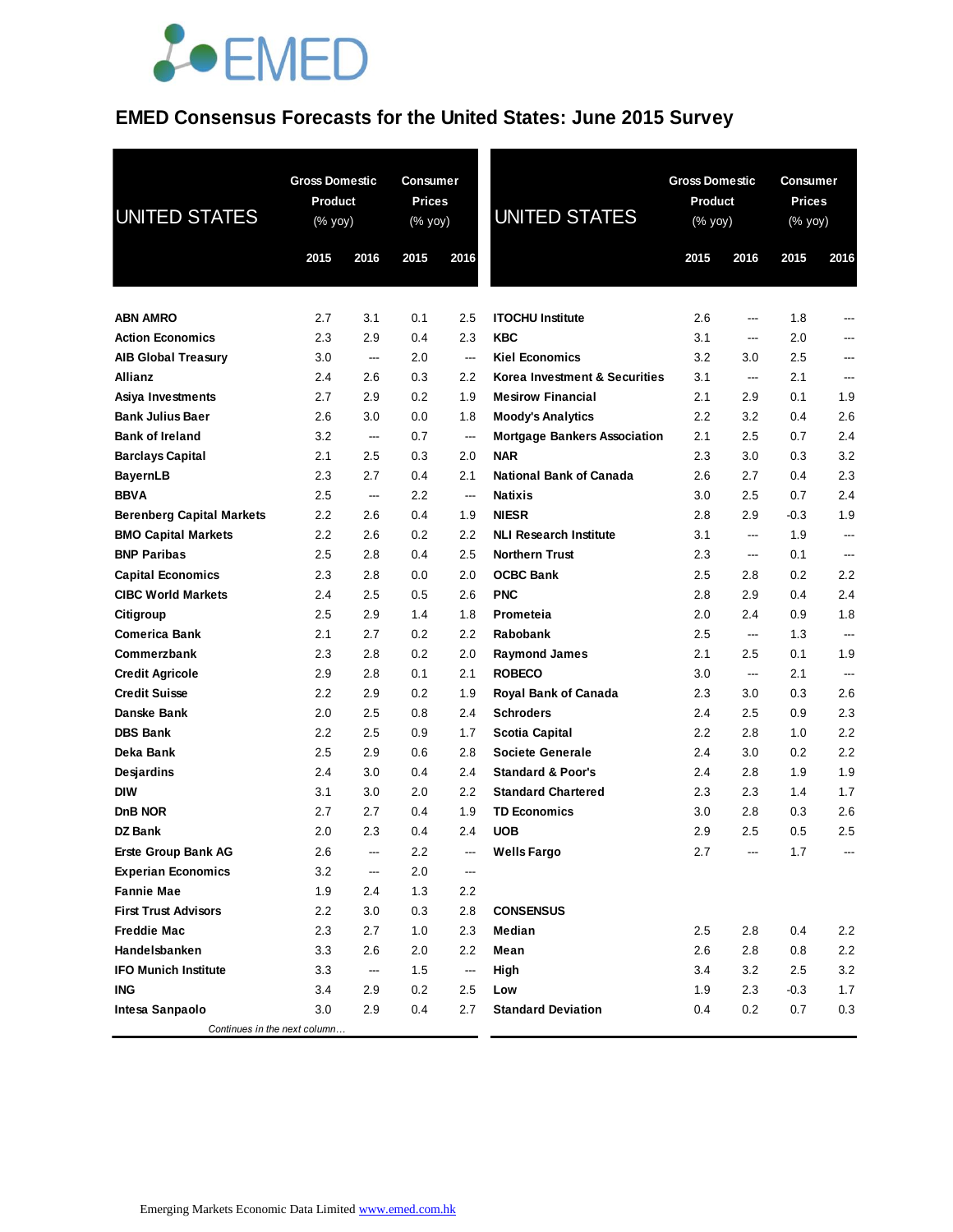

# **EMED Consensus Forecasts for the Euro Area: June 2015 Survey**

| <b>EURO AREA</b>                           | <b>Gross Domestic</b><br>Product<br>(% yoy) |      | <b>Consumer</b><br><b>Prices</b><br>(% yoy) |                          | <b>EURO AREA</b>              |      | <b>Gross Domestic</b><br><b>Product</b><br>(% yoy) |        | Consumer<br><b>Prices</b><br>(% yoy) |  |
|--------------------------------------------|---------------------------------------------|------|---------------------------------------------|--------------------------|-------------------------------|------|----------------------------------------------------|--------|--------------------------------------|--|
|                                            | 2015                                        | 2016 | 2015                                        | 2016                     |                               | 2015 | 2016                                               | 2015   | 2016                                 |  |
| <b>ABN AMRO</b>                            | 1.8                                         | 2.3  | 0.4                                         | 1.7                      | Intesa Sanpaolo               | 1.5  | 2.0                                                | 0.3    | 1.3                                  |  |
| <b>Action Economics</b>                    | 1.6                                         | ---  | 1.3                                         | $\frac{1}{2}$            | <b>KBC</b>                    | 1.7  | <u></u>                                            | 1.2    | <u></u>                              |  |
| <b>AIB Global Treasury</b>                 | 1.5                                         | ---  | 1.3                                         | $\overline{a}$           | <b>Kiel Economics</b>         | 1.5  | 1.9                                                | $-0.2$ | 1.0                                  |  |
| <b>Allianz</b>                             | 1.5                                         | 1.6  | 0.3                                         | 1.4                      | Korea Investment & Securities | 1.3  | $\overline{\phantom{a}}$                           | 0.9    | ---                                  |  |
| Asiya Investments                          | 1.1                                         | 1.6  | 0.4                                         | 1.1                      | <b>Mizuho Securities</b>      | 1.3  | 1.5                                                | 0.9    |                                      |  |
| <b>Bank Julius Baer</b>                    | 1.8                                         | 2.0  | 0.5                                         | 1.3                      | Monte Dei Paschi Di Siena     | 1.3  | 1.8                                                | 0.2    | 1.4                                  |  |
| <b>Bank of Ireland</b>                     | 1.1                                         | ---  | 0.1                                         | $\sim$                   | <b>Moody's Analytics</b>      | 1.3  | 1.9                                                | 0.2    | 1.4                                  |  |
| <b>Barclays Capital</b>                    | 1.4                                         | 1.7  | 0.3                                         | 1.3                      | <b>Natixis</b>                | 1.5  | 1.6                                                | 0.2    | 1.5                                  |  |
| <b>BayernLB</b>                            | 1.2                                         | 1.5  | 0.2                                         | 1.1                      | <b>NIESR</b>                  | 1.5  | 2.2                                                | $-0.2$ | 1.6                                  |  |
| <b>BBVA</b>                                | 1.9                                         | ---  | 1.1                                         | $\overline{\phantom{a}}$ | <b>NLI Research Institute</b> | 1.2  | $\sim$                                             | 1.0    | $\sim$                               |  |
| <b>Berenberg Capital Markets</b>           | 1.4                                         | 1.8  | 0.3                                         | 1.2                      | <b>OCBC Bank</b>              | 1.3  | 1.5                                                | 0.0    | 1.3                                  |  |
| <b>BMO Capital Markets</b>                 | 1.4                                         | 1.5  | 0.3                                         | 1.1                      | Prometeia                     | 1.4  | 1.6                                                | 0.3    | 1.4                                  |  |
| <b>BNP Paribas</b>                         | 1.8                                         | 2.0  | 0.2                                         | 1.4                      | Rabobank                      | 1.3  | --                                                 | 0.8    | ---                                  |  |
| <b>Capital Economics</b>                   | 1.5                                         | 1.0  | $-0.3$                                      | 0.5                      | <b>ROBECO</b>                 | 1.5  | $\sim$                                             | 1.2    | $\sim$                               |  |
| Citigroup                                  | 1.5                                         | 2.1  | 0.2                                         | 1.6                      | <b>Royal Bank of Canada</b>   | 1.5  | 1.8                                                | 0.2    | 1.0                                  |  |
| Commerzbank                                | 1.2                                         | 1.3  | 0.2                                         | 1.2                      | <b>Schroders</b>              | 1.4  | 1.6                                                | 0.2    | 1.2                                  |  |
| <b>Credit Agricole</b>                     | 1.4                                         | 1.7  | $-0.1$                                      | 1.1                      | <b>Scotia Capital</b>         | 1.5  | 1.7                                                | 0.8    | 1.4                                  |  |
| <b>Credit Suisse</b>                       | 1.5                                         | 2.1  | 0.1                                         | 1.2                      | <b>Societe Generale</b>       | 1.5  | 1.6                                                | 0.2    | 1.4                                  |  |
| Danske Bank                                | 1.4                                         | 2.1  | 0.3                                         | 1.5                      | <b>Standard &amp; Poor's</b>  | 1.4  | $\sim$                                             | 1.1    |                                      |  |
| <b>DBS Bank</b>                            | 1.0                                         | 1.3  | 0.4                                         | 1.1                      | <b>Standard Chartered</b>     | 1.5  | 2.1                                                | 0.2    | 1.7                                  |  |
| Deka Bank                                  | 1.5                                         | 1.7  | 0.3                                         | 1.4                      | <b>TD Economics</b>           | 1.4  | 1.8                                                | 0.0    | 1.4                                  |  |
| <b>DIW</b>                                 | 0.9                                         | 1.4  | 0.4                                         | 0.9                      | <b>UOB</b>                    | 1.3  | 1.5                                                | 0.0    | 1.2                                  |  |
| DnB NOR                                    | 1.5                                         | 1.2  | 0.1                                         | 0.8                      | <b>Wells Fargo</b>            | 1.1  | $\sim$                                             | 0.8    |                                      |  |
| DZ Bank                                    | 1.6                                         | 1.6  | 0.1                                         | 1.1                      |                               |      |                                                    |        |                                      |  |
| <b>Erste Group Bank AG</b>                 | 1.0                                         | ---  | 0.8                                         | $\overline{\phantom{a}}$ | <b>CONSENSUS</b>              |      |                                                    |        |                                      |  |
| <b>ETLA</b>                                | 1.4                                         | 1.9  | 0.3                                         | 1.3                      | Median                        | 1.4  | 1.7                                                | 0.3    | 1.3                                  |  |
| <b>EUROFER</b>                             | 1.9                                         | 2.0  | 0.2                                         | 1.4                      | Mean                          | 1.4  | 1.7                                                | 0.4    | 1.3                                  |  |
| Handelsbanken                              | 1.4                                         | 1.5  | 0.8                                         | 1.5                      | High                          | 1.9  | 2.3                                                | 1.3    | 1.7                                  |  |
| <b>IFO Munich Institute</b>                | 1.3                                         | ---  | 0.9                                         | $\frac{1}{2}$            | Low                           | 0.9  | 1.0                                                | $-0.3$ | 0.5                                  |  |
| <b>ING</b><br>Continues in the next column | 1.2                                         | 1.7  | 0.2                                         | 1.4                      | <b>Standard Deviation</b>     | 0.2  | 0.3                                                | 0.4    | 0.2                                  |  |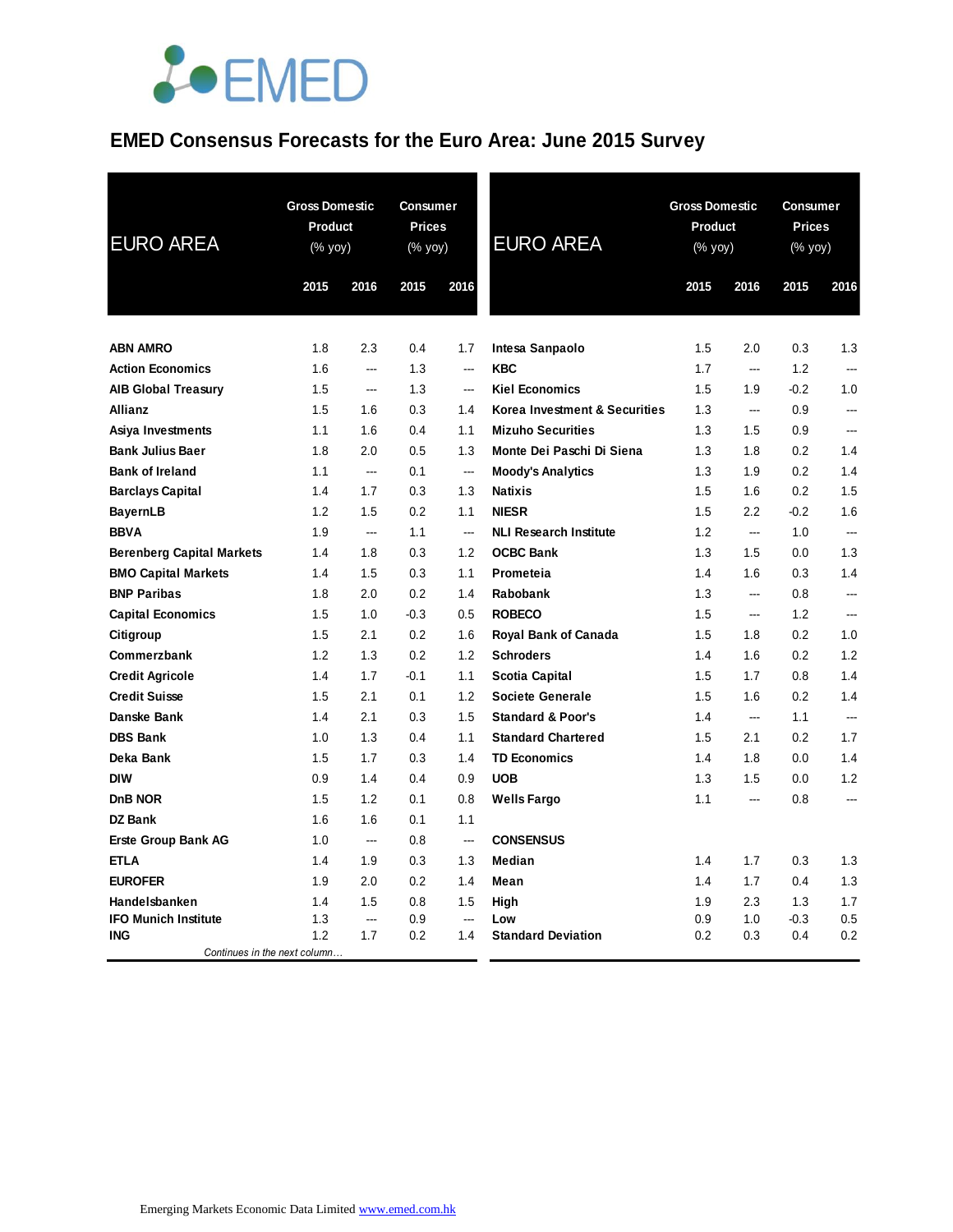

## **EMED Consensus Forecasts for Japan: June 2015 Survey**

| <b>JAPAN</b>                     |      | <b>Gross Domestic</b><br><b>Consumer</b><br><b>Product</b><br><b>Prices</b><br>$(% \mathsf{Y}^{\prime }\mathsf{Y}^{\prime })$ (% $\mathsf{Y}^{\prime }\mathsf{Y}^{\prime }\mathsf{Y}^{\prime })$<br>(% yoy) |      |                          | <b>JAPAN</b>                  | <b>Gross Domestic</b><br><b>Product</b><br>(% yoy) |                          | <b>Consumer</b><br><b>Prices</b><br>(% yoy) |                          |
|----------------------------------|------|-------------------------------------------------------------------------------------------------------------------------------------------------------------------------------------------------------------|------|--------------------------|-------------------------------|----------------------------------------------------|--------------------------|---------------------------------------------|--------------------------|
|                                  | 2015 | 2016                                                                                                                                                                                                        | 2015 | 2016                     |                               | 2015                                               | 2016                     | 2015                                        | 2016                     |
| <b>ABN AMRO</b>                  | 1.1  | 1.2                                                                                                                                                                                                         | 0.8  | 1.4                      | <b>ITOCHU Institute</b>       | 1.2                                                | ---                      | 2.0                                         | ---                      |
| <b>Action Economics</b>          | 1.3  | $\overline{a}$                                                                                                                                                                                              | 1.7  | ---                      | <b>JCER</b>                   | 1.5                                                | 1.3                      | 0.3                                         | 1.1                      |
| <b>AIB Global Treasury</b>       | 1.5  | $\overline{a}$                                                                                                                                                                                              | 1.7  | ---                      | <b>KBC</b>                    | 1.2                                                | $\overline{a}$           | 1.8                                         | ---                      |
| Allianz                          | 1.1  | 1.4                                                                                                                                                                                                         | 1.0  | 1.2                      | <b>Kiel Economics</b>         | 1.4                                                | 1.8                      | 1.5                                         |                          |
| Asiya Investments                | 0.8  | 0.8                                                                                                                                                                                                         | 0.6  | 0.7                      | Korea Investment & Securities | 0.8                                                | $\overline{\phantom{a}}$ | 2.0                                         | ---                      |
| <b>Bank Julius Baer</b>          | 0.9  | 1.8                                                                                                                                                                                                         | 0.1  | 0.3                      | <b>Mizuho Securities</b>      | 1.8                                                | 2.0                      | 0.1                                         | 1.3                      |
| Bank of Tokyo-Mitsubishi UFJ     | 1.9  | $\overline{a}$                                                                                                                                                                                              | 0.4  | ---                      | <b>Moody's Analytics</b>      | 1.3                                                | 1.2                      | 0.9                                         | 0.9                      |
| <b>Barclays Capital</b>          | 1.1  | 1.7                                                                                                                                                                                                         | 0.3  | 0.3                      | <b>Natixis</b>                | 1.3                                                | 1.4                      | 1.0                                         | 1.3                      |
| <b>BayernLB</b>                  | 0.8  | 1.7                                                                                                                                                                                                         | 0.8  | 0.8                      | <b>NIESR</b>                  | 1.0                                                | 1.2                      | 0.5                                         | 0.5                      |
| <b>BBVA</b>                      | 1.3  | $\qquad \qquad -\qquad$                                                                                                                                                                                     | 1.5  | ---                      | <b>NLI Research Institute</b> | 1.0                                                | ---                      | 1.7                                         | $\overline{a}$           |
| <b>Berenberg Capital Markets</b> | 0.9  | 1.5                                                                                                                                                                                                         | 0.8  | 0.9                      | <b>OCBC Bank</b>              | 0.9                                                | 1.4                      | 0.8                                         | 1.5                      |
| <b>BMO Capital Markets</b>       | 1.1  | 1.5                                                                                                                                                                                                         | 0.6  | 0.4                      | Prometeia                     | 1.3                                                | 1.0                      | 0.1                                         | 0.6                      |
| <b>BNP Paribas</b>               | 0.8  | 0.9                                                                                                                                                                                                         | 0.9  | 1.5                      | Rabobank                      | 1.0                                                | $\overline{a}$           | 1.8                                         | $\overline{a}$           |
| <b>Capital Economics</b>         | 0.5  | 1.5                                                                                                                                                                                                         | 0.5  | 1.0                      | <b>ROBECO</b>                 | 1.2                                                | $\overline{a}$           | 2.1                                         | ---                      |
| Citigroup                        | 0.7  | 2.0                                                                                                                                                                                                         | 0.7  | 0.9                      | <b>Royal Bank of Scotland</b> | 1.2                                                | $\overline{a}$           | 2.3                                         | ---                      |
| Commerzbank                      | 0.5  | 1.3                                                                                                                                                                                                         | 0.5  | 0.7                      | <b>Schroders</b>              | 0.9                                                | 2.0                      | 0.8                                         | 1.1                      |
| <b>Credit Agricole</b>           | 1.3  | 1.7                                                                                                                                                                                                         | 0.7  | 1.1                      | Scotia Capital                | 0.7                                                | 1.2                      | 0.7                                         | 1.0                      |
| <b>Credit Suisse</b>             | 0.5  | 1.0                                                                                                                                                                                                         | 0.6  | 0.6                      | Societe Generale              | 1.3                                                | 2.5                      | 0.8                                         | 1.2                      |
| Daiwa Institute of Research      | 1.9  | 1.8                                                                                                                                                                                                         | 0.3  | 1.1                      | <b>Standard &amp; Poor's</b>  | 1.3                                                | $\overline{\phantom{a}}$ | 1.3                                         | $\overline{a}$           |
| Danske Bank                      | 0.8  | 1.4                                                                                                                                                                                                         | 1.1  | 1.6                      | <b>Standard Chartered</b>     | 0.9                                                | 1.2                      | 0.5                                         | 1.4                      |
| <b>DBS Bank</b>                  | 1.1  | 1.0                                                                                                                                                                                                         | 1.0  | 0.8                      | <b>TD Economics</b>           | 0.9                                                | 1.6                      | 0.7                                         | 1.1                      |
| Deka Bank                        | 0.0  | 1.1                                                                                                                                                                                                         | 1.1  | 1.6                      | <b>UOB</b>                    | 1.0                                                | 1.5                      | 1.0                                         | 1.8                      |
| <b>DIW</b>                       | 1.3  | 1.6                                                                                                                                                                                                         | 0.8  | 0.3                      | <b>Wells Fargo</b>            | 1.2                                                | $\overline{a}$           | 1.9                                         | $\overline{\phantom{a}}$ |
| D <sub>n</sub> B NOR             | 0.8  | 1.5                                                                                                                                                                                                         | 1.6  | 1.5                      |                               |                                                    |                          |                                             |                          |
| <b>DZ Bank</b>                   | 1.2  | 1.8                                                                                                                                                                                                         | 1.0  | 1.4                      | <b>CONSENSUS</b>              |                                                    |                          |                                             |                          |
| <b>Erste Group Bank AG</b>       | 1.1  | $\overline{a}$                                                                                                                                                                                              | 1.7  | $\overline{a}$           | <b>Median</b>                 | 1.1                                                | 1.5                      | 0.8                                         | 1.1                      |
| <b>Experian Economics</b>        | 1.3  | $\overline{a}$                                                                                                                                                                                              | 1.6  | $\overline{a}$           | Mean                          | 1.1                                                | 1.5                      | 1.0                                         | 1.0                      |
| <b>IFO Munich Institute</b>      | 0.8  | $\hspace{0.05cm} \ldots$                                                                                                                                                                                    | 2.1  | $\hspace{0.05cm} \ldots$ | High                          | 1.9                                                | 2.5                      | 2.3                                         | 1.8                      |
| <b>ING</b>                       | 0.7  | 1.3                                                                                                                                                                                                         | 0.7  | 1.0                      | Low                           | 0.0                                                | 0.8                      | 0.1                                         | 0.3                      |
| Intesa Sanpaolo                  | 1.0  | 1.8                                                                                                                                                                                                         | 0.1  | 1.1                      | <b>Standard Deviation</b>     | 0.3                                                | 0.4                      | 0.6                                         | 0.4                      |
| Continues in the next column     |      |                                                                                                                                                                                                             |      |                          |                               |                                                    |                          |                                             |                          |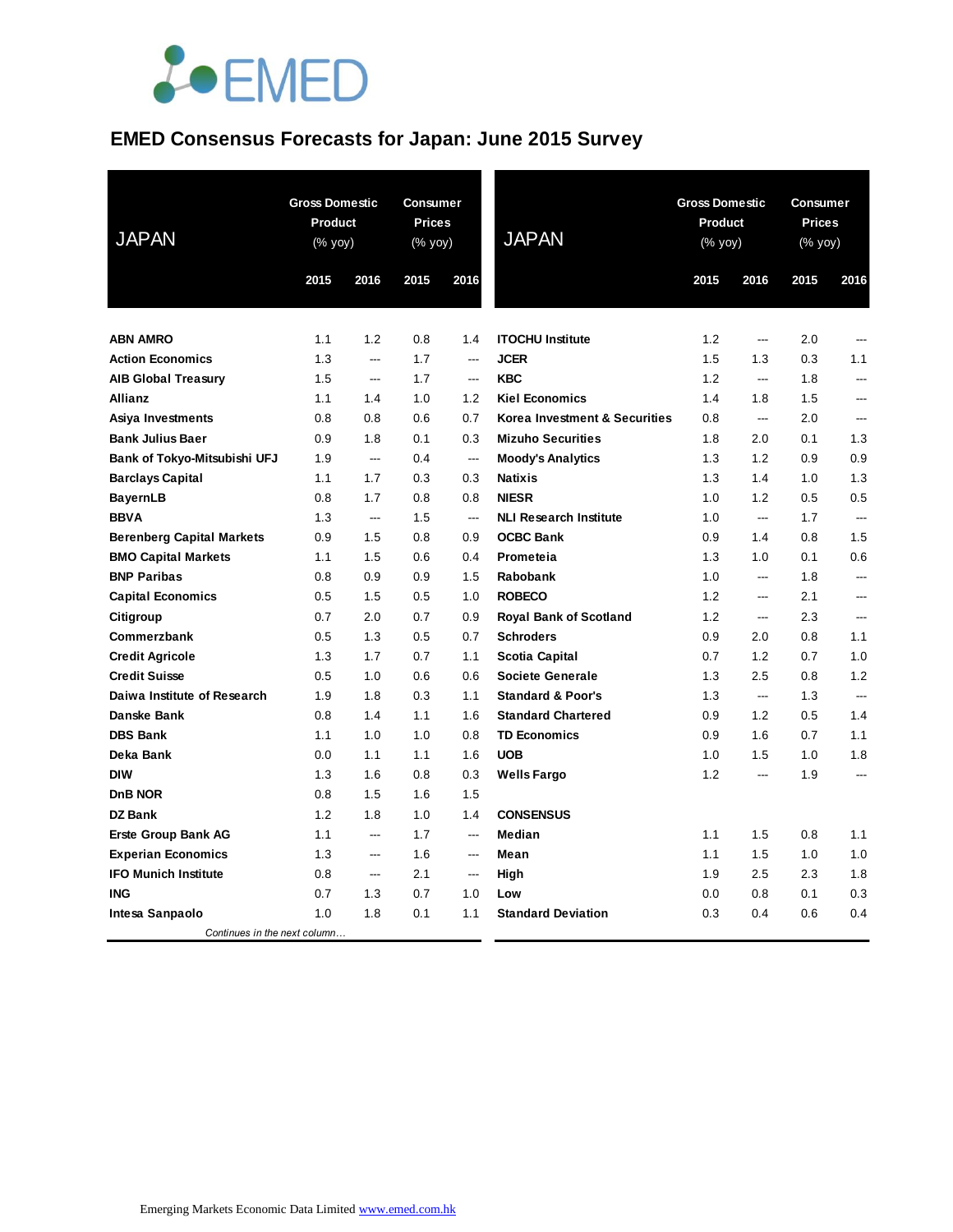

# **EMED Consensus Forecasts for China: June 2015 Survey**

| <b>CHINA</b>                     | 2015 | <b>Gross Domestic</b><br>Product<br>(% yoy) |      | <b>Consumer</b><br><b>Prices</b><br>(% yoy)<br>2016 | <b>CHINA</b>                  | <b>Gross Domestic</b><br><b>Product</b><br>(% yoy)<br>2015 | 2016                     | <b>Consumer</b><br><b>Prices</b><br>(% yoy)<br>2015 | 2016                     |
|----------------------------------|------|---------------------------------------------|------|-----------------------------------------------------|-------------------------------|------------------------------------------------------------|--------------------------|-----------------------------------------------------|--------------------------|
|                                  |      | 2016                                        | 2015 |                                                     |                               |                                                            |                          |                                                     |                          |
|                                  |      |                                             |      |                                                     |                               |                                                            |                          |                                                     |                          |
| <b>ABN AMRO</b>                  | 7.0  | 7.0                                         | 2.0  | 2.5                                                 | <b>ING</b>                    | 6.9                                                        | 6.8                      | 1.0                                                 | 1.2                      |
| <b>Action Economics</b>          | 7.4  | ---                                         | 3.1  | ---                                                 | Intesa Sanpaolo               | 7.1                                                        | 6.5                      | 1.5                                                 | 1.6                      |
| <b>Allianz</b>                   | 6.8  | 6.5                                         | 1.7  | 2.3                                                 | <b>JP Morgan</b>              | 7.0                                                        | 7.0                      | 1.4                                                 | 2.6                      |
| Asiya Investments                | 6.8  | 6.5                                         | 1.9  | 2.3                                                 | <b>KBC</b>                    | 7.0                                                        | $\overline{\phantom{a}}$ | 3.0                                                 | ---                      |
| <b>Bank Julius Baer</b>          | 6.9  | 6.5                                         | 1.4  | 1.9                                                 | <b>Kiel Economics</b>         | 7.1                                                        | 7.1                      | 2.8                                                 | ---                      |
| <b>Bank of East Asia</b>         | 7.0  | 7.0                                         | 1.5  | 2.0                                                 | Korea Investment & Securities | 7.1                                                        | ---                      | 2.5                                                 | $\overline{\phantom{a}}$ |
| <b>Barclays Capital</b>          | 6.8  | 6.6                                         | 1.2  | 1.6                                                 | <b>Moody's Analytics</b>      | 7.0                                                        | 6.8                      | 1.7                                                 | 3.1                      |
| <b>BayernLB</b>                  | 7.0  | 6.8                                         | 1.5  | 2.0                                                 | <b>Natixis</b>                | 7.0                                                        | 6.9                      | 1.7                                                 | 2.4                      |
| <b>BBVA</b>                      | 7.0  | ---                                         | 3.3  | ---                                                 | <b>NIESR</b>                  | 6.8                                                        | 6.7                      | 1.0                                                 | 1.2                      |
| <b>Berenberg Capital Markets</b> | 7.0  | 6.7                                         | 1.4  | 2.5                                                 | <b>NLI Research Institute</b> | 7.2                                                        | ---                      | 3.1                                                 | ---                      |
| <b>BMO Capital Markets</b>       | 6.9  | 6.7                                         | 1.5  | 1.7                                                 | <b>OCBC Bank</b>              | 7.0                                                        | 6.8                      | 1.3                                                 | 2.5                      |
| <b>BNP Paribas</b>               | 6.8  | 6.5                                         | 0.8  | 1.6                                                 | <b>ROBECO</b>                 | 7.2                                                        | ---                      | 3.0                                                 | ---                      |
| <b>Capital Economics</b>         | 7.0  | 6.5                                         | 1.0  | 2.0                                                 | Royal Bank of Scotland        | 6.8                                                        | 6.8                      | 1.3                                                 | 2.1                      |
| Citigroup                        | 6.9  | 6.7                                         | 1.5  | 1.9                                                 | <b>Schroders</b>              | 6.8                                                        | 6.5                      | 1.4                                                 | 2.0                      |
| Commerzbank                      | 6.5  | 6.5                                         | 2.0  | 2.0                                                 | <b>Scotia Capital</b>         | 7.0                                                        | 6.5                      | 1.7                                                 | 2.1                      |
| <b>Credit Agricole</b>           | 7.1  | 6.9                                         | 1.3  | 2.6                                                 | <b>Societe Generale</b>       | 6.8                                                        | 6.3                      | $1.5\,$                                             | 2.1                      |
| <b>Credit Suisse</b>             | 6.8  | 7.0                                         | 1.6  | 2.2                                                 | <b>Standard &amp; Poor's</b>  | 7.1                                                        | ---                      | 2.1                                                 | $\overline{a}$           |
| Daiwa Institute of Research      | 6.9  | 6.5                                         | 1.1  | 0.5                                                 | <b>Standard Chartered</b>     | 6.9                                                        | 6.8                      | 1.6                                                 | 2.1                      |
| Danske Bank                      | 6.8  | 6.7                                         | 1.7  | 2.3                                                 | <b>UOB</b>                    | 6.8                                                        | 6.8                      | 1.5                                                 | 2.0                      |
| <b>DBS Bank</b>                  | 7.0  | 6.8                                         | 1.8  | 2.2                                                 | <b>Wells Fargo</b>            | 6.8                                                        | ---                      | 2.1                                                 | ---                      |
| Deka Bank                        | 7.0  | 7.0                                         | 1.3  | 2.1                                                 |                               |                                                            |                          |                                                     |                          |
| <b>DIW</b>                       | 7.2  | 7.2                                         | 1.4  | 2.7                                                 |                               |                                                            |                          |                                                     |                          |
| DnB NOR                          | 6.9  | 6.2                                         | 1.9  | 2.8                                                 | <b>CONSENSUS</b>              |                                                            |                          |                                                     |                          |
| DZ Bank                          | 7.0  | 6.5                                         | 1.6  | 2.7                                                 | Median                        | 7.0                                                        | 6.7                      | 1.6                                                 | 2.1                      |
| <b>Erste Group Bank AG</b>       | 7.1  | ---                                         | 3.0  | ---                                                 | Mean                          | 7.0                                                        | 6.7                      | 1.8                                                 | 2.1                      |
| <b>Experian Economics</b>        | 7.5  | ---                                         | 3.3  | $\sim$                                              | High                          | 7.5                                                        | 7.2                      | 3.3                                                 | 3.1                      |
| <b>ICBC</b> International        | 7.1  | 7.0                                         | 1.8  | 2.5                                                 | Low                           | 6.5                                                        | 6.2                      | 0.8                                                 | 0.5                      |
| <b>IFO Munich Institute</b>      | 7.1  | ---                                         | 2.4  |                                                     | <b>Standard Deviation</b>     | 0.2                                                        | 0.2                      | 0.7                                                 | 0.5                      |
| Continues in the next column     |      |                                             |      |                                                     |                               |                                                            |                          |                                                     |                          |